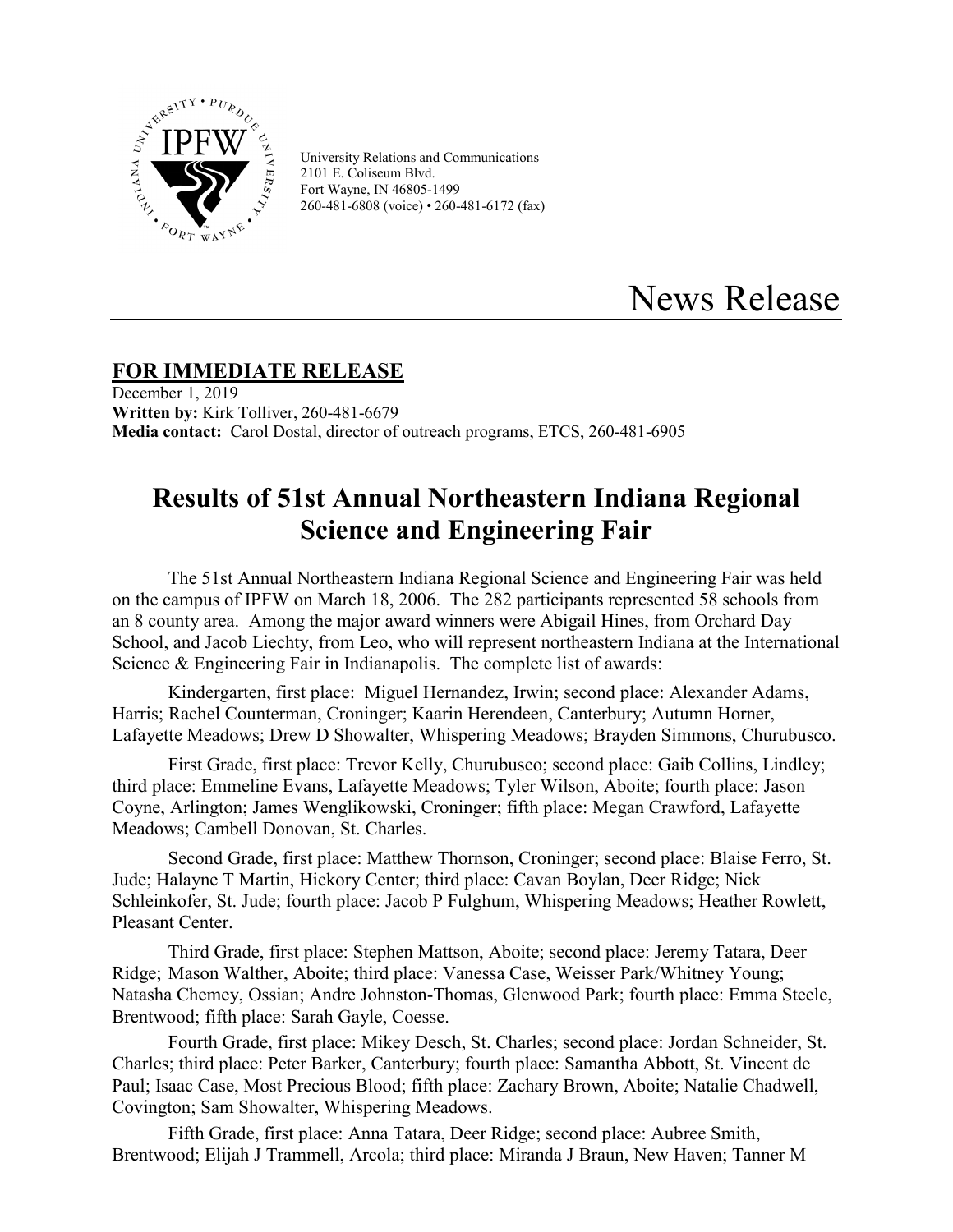Hook, New Haven; Jason Ivanovic, Covington; fourth place: David Bell, Queen of Angels; Emily Tallo, Bunche; fifth place: Cameron Dark, Aboite.

Junior Behavioral and Social Sciences, first place: Zachary Q Jones, Whitko; second place: Cassandra E Jones, Whitko; third place: Phillip Blee, St. Vincent de Paul; Gabrielle Ferro, St. Jude; fourth place: Marie Boedeker, St. Vincent de Paul.

Junior Biochemistry, first place: Brendan Murphy, Canterbury.

Junior Botany, first place: Caitlin M Julian, Lakeview; second place: Nicole Slaymaker, Whitko.

Junior Chemistry, first place: Matt Deininger, St. John, New Haven; second place: Jordan Treharn, St. Charles; third place: McKensie Guiver, St. Jude; James Myers, Queen of Angels; fourth place: Shannon Kuznar, Churubusco; fifth place: Nate M Richardson, Sharp Creek.

Junior Computer Science, third place: Bridget Wellman, St. John, New Haven; fourth place: Jessica Lee, Bellmont.

Junior Earth Science, first place: Marty Coolidge, St. Charles.

Junior Engineering, first place: Alexander Alifimoff, Canterbury; second place: Rebecca L Belth, Fort Wayne Area Home; third place: P. Colton Fuelling, Bellmont; Corey M Wilson, Bellmont; fourth place: Logan Bailey, Most Precious Blood; Paul B Lohmuller, Most Precious Blood.

Junior Environmental Science, first place: Joseph Steigmeyer, Canterbury; second place: Matthew A Gorman, Wyneken Memorial; Kayla M Smith, Lakeview.

Junior Mathematics, second place: Stephen Wuest, St. John, New Haven; third place: Molly Robinson, Bellmont.

Junior Medicine and Health, first place: Rachel Shepherd, St. John, New Haven; second place: Bekah S Coolman, Southern Wells.

Junior Microbiology, first place: Joy E Hines, Orchard Day School; second place, Lucas Vorndran, Queen of Angels.

Junior Physics, second place: Becca Byers, St. Jude; Lindsay J Crawford, Summit; Joe Voors, St. Vincent de Paul.

Junior Zoology, first place: Madison Moyle, Canterbury; second place: Sam Ensley, St. Charles; Kim Roos, St. Charles; third place: Shannah N Driscoll, Sharp Creek; fourth place: Katie Morelli, St. Vincent de Paul.

Junior Team Projects, first place: Jessica Simon and Andrea Simon, Canterbury; second place: Matt G Galley and Aaron M Smith, Sharp Creek; fourth place: Jordan Eberly and Jacob Ray, Whitko; fifth place: Brianna Flotow and Victoria Myers, Queen of Angels; Julie Freistroffer and Libby Jefferis, St. Jude.

Senior Behavioral and Social Sciences, first place: Matthew F Danielson, Sunnybrook.

Senior Engineering, first place: Jacob A Liechty, Leo; second place: Jonathan B Bell, Snider.

Senior Environmental Science, first place: Abigail M Hines, Orchard Day School. Senior Zoology, first place: Javed Sayed, Homestead.

American Chemical Society, \$75 and invitation to annual dinner meeting: Brendan Murphy, Canterbury.

ASM International Foundation, certificate & medallion: Jonathan B Bell, Snider.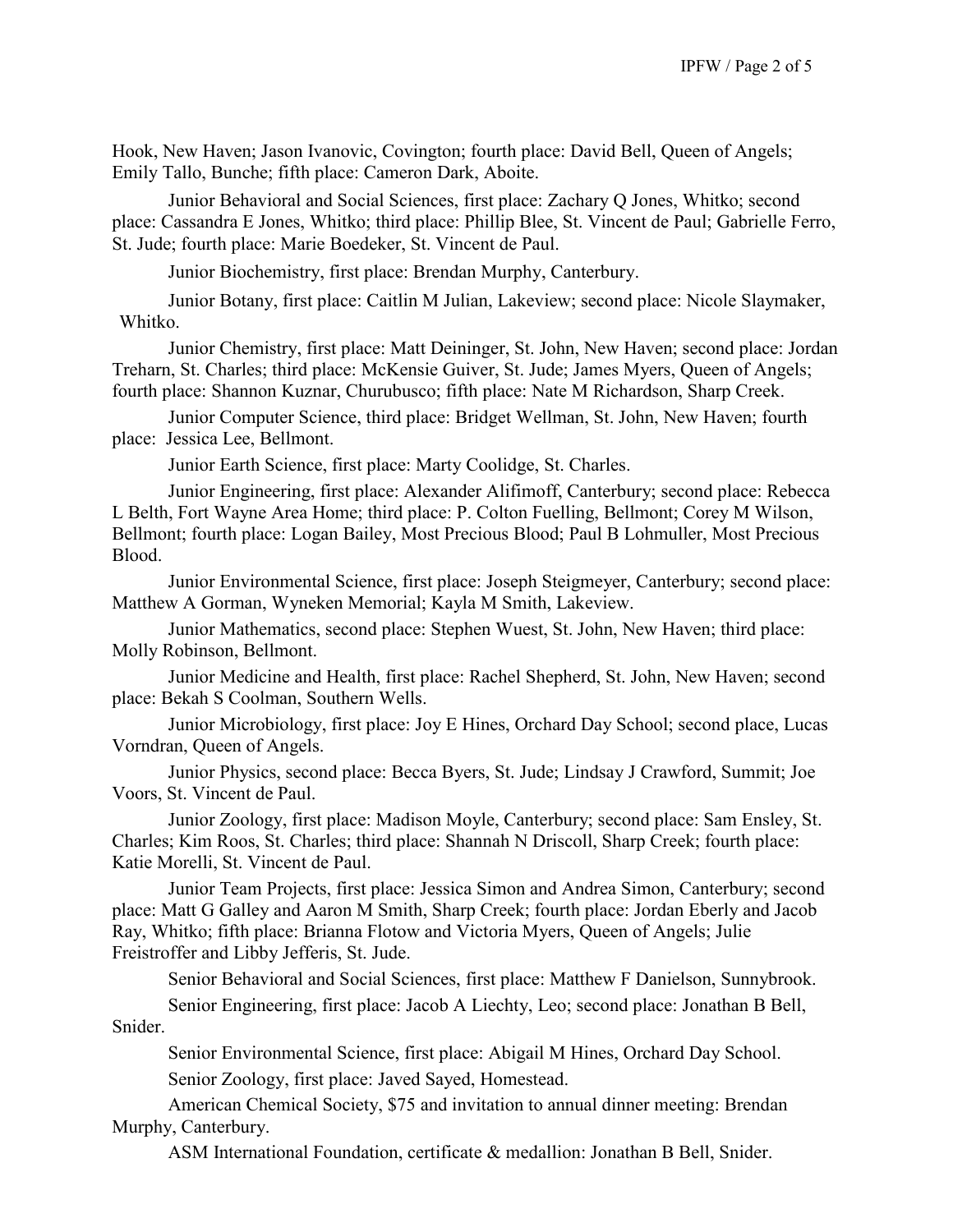Eaton Corporation, Kindergarten, \$20: Drew D Showalter, Whispering Meadows; First Grade, \$20: Gaib Collins, Lindley; Second Grade, \$25: Halayne T Martin, Hickory Center; Third Grade; \$25: Jeremy Tatara, Deer Ridge; Fourth Grade, \$30: Jordan Schneider, St. Charles; Fifth Grade, \$30: Elijah J Trammell, Arcola; Junior, \$50: Brendan Murphy, Canterbury; Junior, \$75: Alexander Alifimoff, Canterbury; Junior, \$100: Andrea Simon and Jessica Simon, Canterbury; Senior, \$150: Jacob A Liechty, Leo.

Fox Island Alliance, membership, certificate, and \$25: Natasha Chemey, Ossian; Abigail M Hines, Orchard Day School; Joseph Steigmeyer, Canterbury.

Herbert Hoover Presidential Library Association Young Engineer Award, certificate & medallion: Jonathan B Bell, Snider.

Huntington University, certificate and \$50: Jonathan B Bell, Snider; Matt Deininger, St. John, New Haven; Kim Roos, St. Charles; Rachel Shepherd, St. John, New Haven.

Institute of Electrical and Electronics Engineers, engineering project, \$25: Jonathan B Bell, Snider; Bridget Wellman, St. John, New Haven; \$50: Alexander Alifimoff, Canterbury; Jacob A Liechty, Leo.

International Society for Optical Engineering, certificate: Lindsay J Crawford, Summit.

IPFW Department of Psychology, \$50 gift certificate: Matthew F Danielson, Sunnybrook.

Isaac Knapp District Dental Society Award; \$50 and certificate: Natalie Chadwell, Covington; Bekah Coolman, Southern Wells.

Linda Balthaser Healthy Living/Healthy Planet, book award, Grades K-2: Matthew Thornson, Croninger; Grades 3-5: Melissa Cordova, Lindley; Vanessa Case, Weisser Park/Whitney Young; Junior, Joy E Hines, Orchard Day School; Kayla M Smith, Lakeview; Senior, Abigail M Hines, Orchard Day School.

National Oceanic & Atmospheric Administration, certificate: Marty Coolidge, St. Charles

National Society of Professional Engineers, certificate, lapel pin, and subscription to Engineering Times: Jacob A Liechty, Leo.

Northeastern Indiana Veterinary Medical Association, \$100: Lauren Gillett, Queen of Angels; Sarah C Hines, Fort Wayne Area Home; Shannah N Driscoll, Sharp Creek; Madison Moyle, Canterbury; Kim Roos, St. Charles.

Purdue University School of Agriculture, elementary, certificate: Jackson P Johnson, Southern Wells; junior, certificate and \$25: Alec Green, St. Charles; Javed Sayed, Homestead.

Ricoh Corporation, certificate and subscritption to Science News: Abigail M Hines, Orchard Day School.

Science and Regulatory Consultants, best study design, elementary, tee-shirt and \$25: Halayne T Martin, Hickory Center; junior, tee-shirt and \$50: Jessica Simon and Andrea Simon, Canterbury; senior, tee-shirt and \$75: Jonathan B Bell, Snider.

Society of Automotive Engineers, engineering project, elementary, \$40: David Bell, Queen of Angels; Zach Miller, St. John, New Haven; junior, \$65: Andrea Simon and Jessica Simon, Canterbury; senior, \$50: Jacob A Liechty, Leo.

Society of Manufacturing Engineers, Fort Wayne Chapter 56, elementary, \$25: Tyler Bowers, Perry Hill; Devin L Price, Southern Wells; Jeremy Tatara, Deer Ridge; junior, \$50: Andrea Simon and Jessica Simon, Canterbury; senior, \$100: Jonathan B Bell, Snider; Jacob A Liechty, Leo.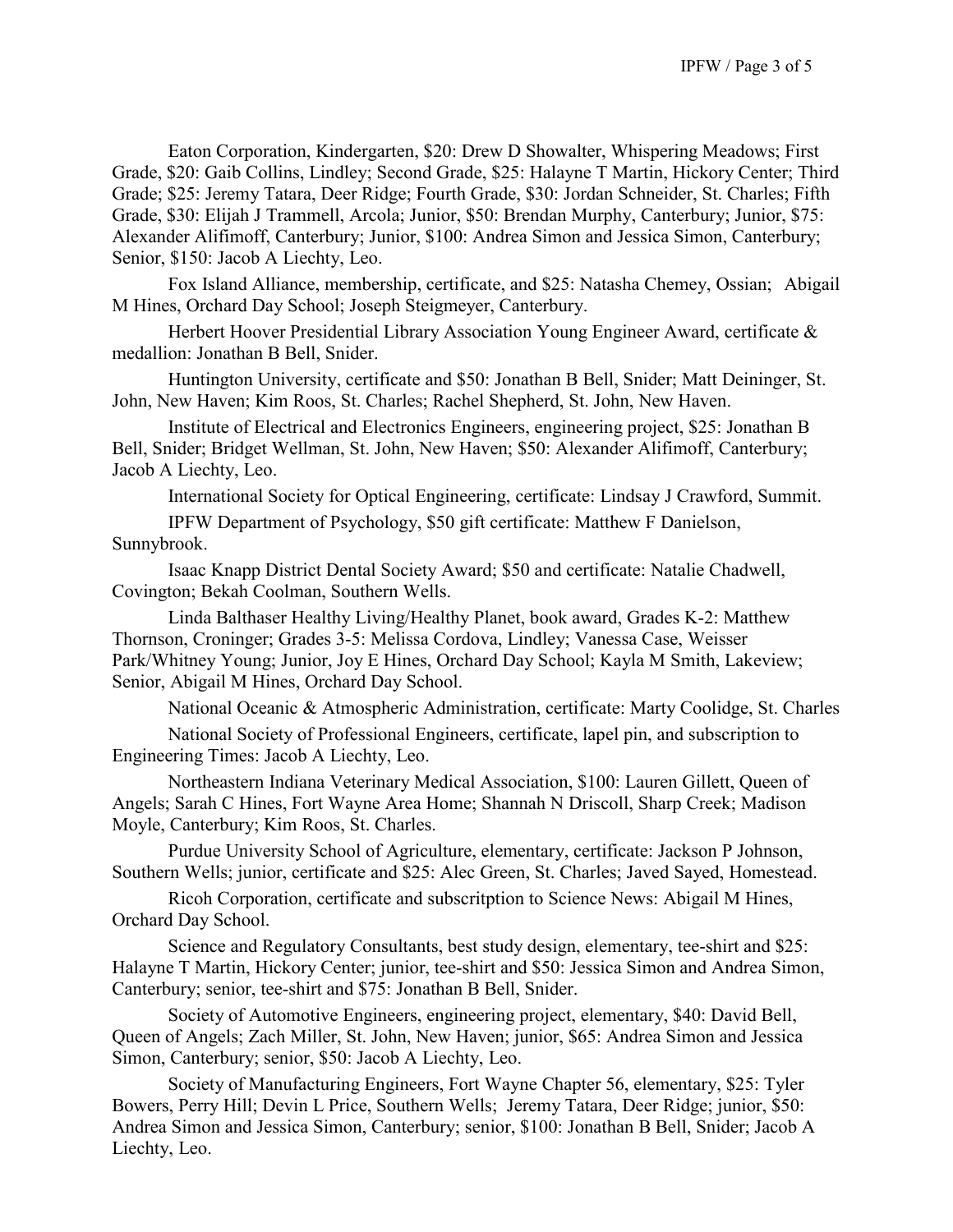U.S. Air Force, certificate, padfolio, calculator, pen & pencil: Jonathan B Bell, Snider; Lindsay J Crawford, Summit; Abigail M Hines, Orchard Day School; Jacob A Liechty, Leo.

U.S. Army, certificate: Jonathan B Bell, Snider; Matthew F Danielson, Sunnybrook; certificate and Polo shirt: Jacob A Liechty, Leo; Javed Sayed, Homestead; certificate, Polo shirt, and medallion: Abigail M Hines, Orchard Day School.

U.S. Health and Human Services, certificate signed by Surgeon General: Rachel Shepherd, St. John, New Haven.

U.S. Metric Association, certificate: Abigail M Hines, Orchard Day School.

U.S. Navy and Marine Corps, certificate and letter: Lindsay J Crawford, Summit; Joy E Hines, Orchard Day School; certificate and \$50: Jonathan B Bell, Snider; Abigail M Hines, Orchard Day School.

Water Environment Federation, Regional Stockholm Junior Water Prize: Javed Sayed, Homestead.

Yale Science and Engineering Association, certificate and medallion: Jonathan B Bell, Snider.

Waynedale Lions Bill Block Memorial Award, senior, \$50: Abigail M Hines, Orchard Day School.

Waynedale Lions Ethel Block Award, junior, \$15: Matthew A Gorman, Wyneken Memorial; \$35: Kayla M Smith, Lakeview, \$50: Joseph Steigmeyer, Canterbury.

Arthur G. Kurtz Memorial Award, sponsored by Kevin & Jill Kurtz, \$100: Shannon Kuznar, Churubusco; \$150: Abigail M Hines, Orchard Day School.

William Joseph Gabet Award, elementary, \$25: David Bell, Queen of Angels; junior, \$25: P. Colton Fuelling, Bellmont; senior, \$50: Jonathan B Bell, Snider.

Discovery Young Scientist Challenge, certificate and pin: Miranda J Braun, New Haven; Tanner M Hook, New Haven; Jason Ivanovic, Covington; Aubree Smith, Brentwood; Anna Tatara, Deer Ridge; Elijah J Trammell, Arcola; Alexander Alifimoff, Canterbury; Rebecca L Belth, Fort Wayne Area Home; Joy E Hines, Orchard Day School; Zachary Q Jones, Whitko; Cassandra E Jones, Whitko; Madison Moyle, Canterbury; Rachel Shepherd, St. John, New Haven; Joseph Steigmeyer, Canterbury.

Friedel Director's Award, best in each elementary grade, \$50, Kindergarten: Miguel Hernandez, Irwin; First Grade, Trevor Kelly, Churubusco; Second Grade: Matthew Thornson, Croninger; Third Grade: Stephen Mattson, Aboite; Fourth Grade: Mikey Desch, St. Charles; Fifth Grade: Anna Tatara, Deer Ridge.

IPFW Faculty Tribute Award for creativity in elementary division, \$50: Jordan Schneider, St. Charles.

Arthur W. Friedel Most Promising Young Scientist Award, certificate and \$100: Emily K Jones, South Whitley.

Junior Division Representative to the Hoosier Science and Engineering Fair: Lindsay J Crawford, Summit; Joy E Hines, Orchard Day School; Madison Moyle, Canterbury.

Senior Division Representative to the Hoosier Science and Engineering Fair: Jonathan B Bell, Snider; Abigail M Hines, Orchard Day School; Jacob A Liechty, Leo; Javed Sayed, Homestead.

IPFW Science Scholars Award, best 12th Grade project; \$500 scholarship: Javed Sayed, Homestead.